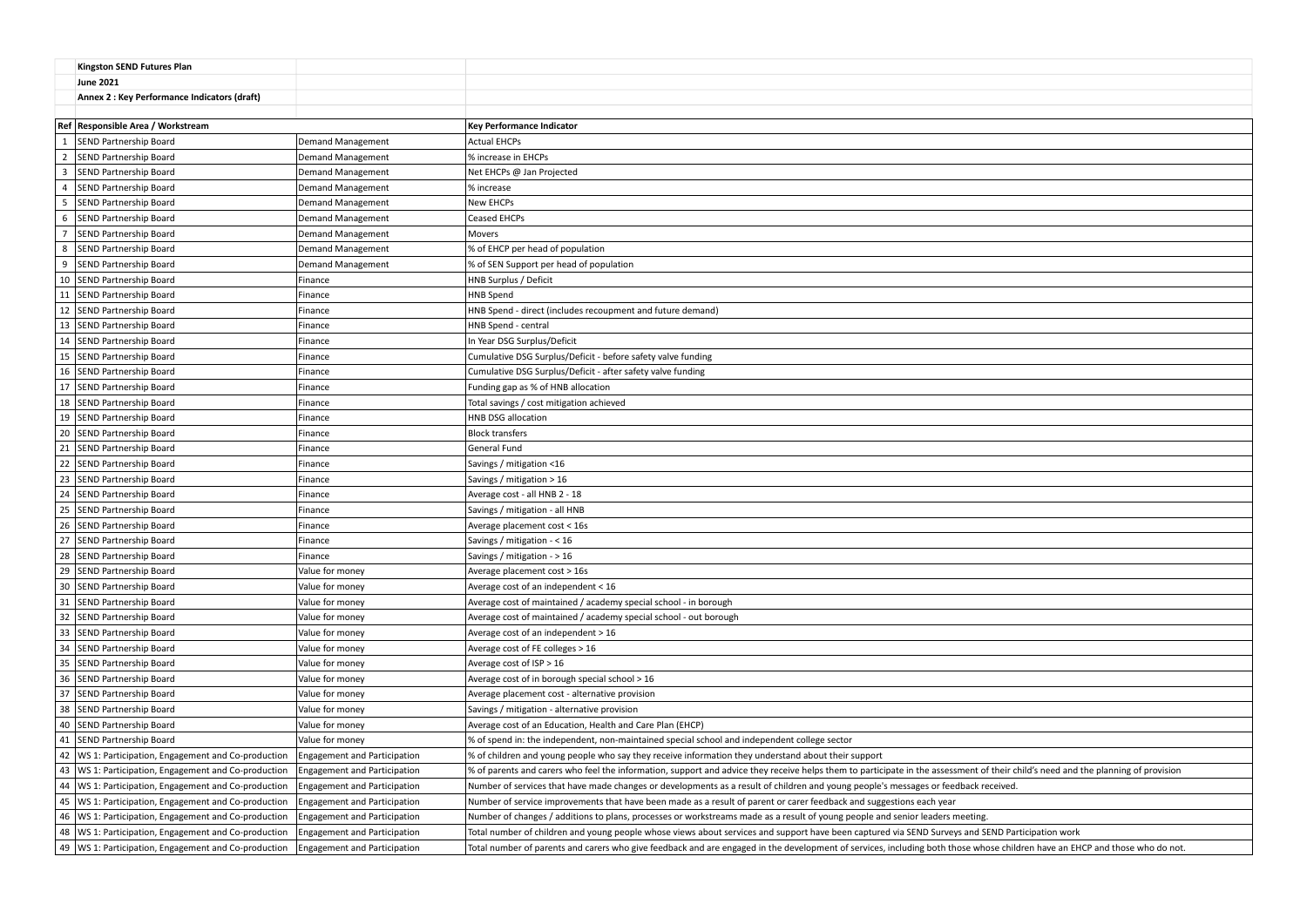| 50 WS 1: Participation, Engagement and Co-production   | <b>Engagement and Participation</b>   | Total number of children and young people from under represented groups whose views about services and support have been captured via SEND Engagement and SEND Participation work |
|--------------------------------------------------------|---------------------------------------|-----------------------------------------------------------------------------------------------------------------------------------------------------------------------------------|
| 51   WS 1: Participation, Engagement and Co-production | <b>Engagement and Participation</b>   | Number of parents and carers from under-represented groups who give feedback and are engaged in the development of services                                                       |
| 52   WS 2 : Joint Commissioning                        | Joint Commissioning                   | Number of children and young people involved in the joint commissioning cycle increases                                                                                           |
| 53   WS 2 : Joint Commissioning                        | Joint Commissioning                   | Number of parents and carers involved in the joint commissioning cycle increases                                                                                                  |
| 54<br>WS 2 : Joint Commissioning                       | Joint Commissioning                   | £ contributions from health and adult's and children's social care increases                                                                                                      |
| 55   WS 2 : Joint Commissioning                        | Joint Commissioning                   | % of EHC plans funded jointly through the Joint Agency Panel increases                                                                                                            |
| 56   WS 2 : Joint Commissioning                        | Joint Commissioning                   | Number of new or revised joint commissioning arrangements put in place increases and are in line with agreed Joint Commissioning Strategy                                         |
| 57<br>WS 2 : Joint Commissioning                       | <b>Quality Assurance</b>              | % of children and young people who said they got the right amount and type of support                                                                                             |
| 58   WS 2 : Joint Commissioning                        | <b>Quality Assurance</b>              | % of parents and carers satisfied with the accessibility, timeliness and quality of support your child/young person has received?                                                 |
| 59   WS 2 : Joint Commissioning                        | <b>Quality Assurance</b>              | % of children and young people who are happy with the quality of the commissioned support they receive                                                                            |
| 60<br>WS 2 : Joint Commissioning                       | <b>Therapy Provision</b>              | The number of children and young people accessing occupational therapy, physiotherapy speech and language therapy increases*                                                      |
| 61   WS 2 : Joint Commissioning                        | <b>Therapy Provision</b>              | Waiting times for early years therapy interventions are in line with NICE guidelines*                                                                                             |
| 62   WS 2 : Joint Commissioning                        | Therapy Provision                     | KPIs for speech and language therapy, occupational therapy and physiotherapy to be confirmed after new contractual arrangments finalised                                          |
| 63   WS 2 : Joint Commissioning                        | Emotional Wellbeing and mental health | Number of children and young people accessing CAMHS Tier 2 (Emotional Health Service) mental health support increases                                                             |
| 64   WS 2 : Joint Commissioning                        | Emotional Wellbeing and mental health | KPIs for access to CAMHS Tier 2 and 3 to be confirmed                                                                                                                             |
| 65   WS 2 : Joint Commissioning                        | ASD Pathways                          | Waiting times for neurodevelopmental diagnostic services and the resultant pathway reduce to inline with NICE guidelines                                                          |
| 66   WS 2 : Joint Commissioning                        | Personal budgets                      | The number of agreed personal budgets / direct payment packages increases to inline with the national average                                                                     |
| 67   WS 3 : Local Offer                                | Specialist education places           | New places created <16 (specialist)                                                                                                                                               |
| 68   WS 3 : Local Offer                                | Specialist education places           | New places filled <16 (specialist)                                                                                                                                                |
| 69   WS 3 : Local Offer                                | Specialist education places           | SRP vacancy rate <16                                                                                                                                                              |
| 70   WS 3 : Local Offer                                | Specialist education places           | % of new EHC plan placements children in independent and NM sector - all age pre 16                                                                                               |
| 71   WS 3 : Local Offer                                | Specialist education places           | % of new EHC plan placements children in independent and NM sector - all age post 16                                                                                              |
| 72   WS 3 : Local Offer                                | Specialist education places           | % of total EHC plan placements children in independent and NM sector - all age pre 16                                                                                             |
| 73   WS 3 : Local Offer                                | Specialist education places           | % of total EHC plan placements children in independent and NM sector - all age post 16                                                                                            |
| 74   WS 3 : Local Offer                                | Specialist education places           | % of pupils with new RBK EHCPs placed in independent and non-maintained special schools                                                                                           |
| 75   WS 3 : Local Offer                                | Specialist education places           | % of total pupils with RBK EHCPs placed in independent and non-maintained special schools                                                                                         |
| 76   WS 3 : Local Offer                                | 16 to 25 years pathways               | % of young people with EHCPs (post-16) who are supported in further education                                                                                                     |
| 77   WS 3 : Local Offer                                | 16 to 25 years pathways               | % of young people with EHCPs (post-16) who are in vocational pathways destinations                                                                                                |
| 78   WS 3 : Local Offer                                | 16 to 25 years pathways               | % of young people with EHCPs (16 and 17 years) who are not in education, employment or training (NEET)                                                                            |
| 79   WS 3 : Local Offer                                | 16 to 25 years pathways               | % of young people with SEN Support (16 and 17 years) who are not in education, employment or training (NEET)                                                                      |
| 80   WS 3 : Local Offer                                | 16 to 25 years pathways               | % of Next Steps interviews delivered to SEND learners by the end of Year 11                                                                                                       |
| 81   WS 3 : Local Offer                                | 16 to 25 years pathways               | % of 19 year olds qualified to L2 is above statistical neighbour average at both SEN Support and EHC plan level                                                                   |
| 82   WS 3 : Local Offer                                | 16 to 25 years pathways               | % of 19 year olds qualified to L3 is above statistical neighbour average at both SEN Support and EHC plan level                                                                   |
| 83   WS 3 : Local Offer                                | 16 to 25 years pathways               | % of young people who are not in education, employment or training is below the Outer London and national average                                                                 |
| 84   WS 4 : Early Intervention and Transitions         | First 1001 days                       | % of two-year-old health visitor checks completed (and of these using the ages and stages questionnaire)                                                                          |
| 85   WS 4 : Early Intervention and Transitions         | First 1001 days                       | % of families being supported by social care services are also working with their local children's centre                                                                         |
| 86   WS 4 : Early Intervention and Transitions         | First 1001 days                       | % achieving a good level of development in Early Years Foundation Stage Profile (EYFSP)                                                                                           |
| 87<br>WS 4 : Early Intervention and Transitions        | First 1001 days                       | % attainment gap between all children and lowest 20% in Early Years Foundation Stage Profile (EYFSP)                                                                              |
| 88   WS 4 : Early Intervention and Transitions         | First 1001 days                       | % take up of 2,3 & 4 year old Early Education Entitlements (EEF)                                                                                                                  |
| 89   WS 4 : Early Intervention and Transitions         | Early Years onwards                   | % of cyp with SEND (but without an EHC Plan) who feel listened to and included in the planning of their support.                                                                  |
| 90   WS 4 : Early Intervention and Transitions         | Early Years onwards                   | % of children and young people with SEND (but without an EHC Plan) who are happy their support will help them make good progress                                                  |
| 91   WS 4 : Early Intervention and Transitions         | Early Years onwards                   | % of parents and carers of children and young people with SEND and without an EHCP that feel included and listened to in the planning of their child's support                    |
| 92   WS 4 : Early Intervention and Transitions         | Early Years onwards                   | Proportion (%) of parents who feel that their SEN Support will help their child make good progress                                                                                |
| 93   WS 4 : Early Intervention and Transitions         | Early Years onwards                   | % of Key Stage 2 and 3 children attending alternative provision successfully reintegrated into mainstream school                                                                  |
| 94   WS 4 : Early Intervention and Transitions         | Early Years onwards                   | % of children and young people reviewed by the Education Inclusion Service who are supported to remain in mainstream primary / secondary education.                               |
| 95   WS 4 : Early Intervention and Transitions         | Early Years onwards                   | % of children and young people with an EHC plan in Years 7 and 8 who did not have an EHC plan in Years 5 and 6                                                                    |
| 96   WS 4 : Early Intervention and Transitions         | Early Years onwards                   | % of fixed term and permanent exclusions that relate to a child or young person with SEND                                                                                         |
| 97   WS 4 : Early Intervention and Transitions         | Early Years onwards                   | Reduction in the number of those receiving medical tuition or persistence absence for emotional health / anxiety related reasons                                                  |
| 98   WS 4 : Early Intervention and Transitions         | Early Years onwards                   | Academic progress and attainment scores from Key Stage 1 to 4 for SEN Support cohorts are above Outer London average                                                              |
| 99   WS 4 : Early Intervention and Transitions         | Early Years onwards                   | Proportion (%) of pupils with EHCPs supported in mainstream early years settings and mainstream school (not SRPs).                                                                |
| 100   WS 5 : Assessment and Planning                   | <b>EHC</b> plans                      | Proportion (%) of parents who feel that their EHCP will help their child make good progress                                                                                       |
| 101   WS 5 : Assessment and Planning                   | EHC plans                             | % of audited cases where voice of child or young person is clear                                                                                                                  |
|                                                        |                                       |                                                                                                                                                                                   |

| been captured via SEND Engagement and SEND Participation work |  |  |  |
|---------------------------------------------------------------|--|--|--|
| services                                                      |  |  |  |
|                                                               |  |  |  |
|                                                               |  |  |  |
|                                                               |  |  |  |
| nissioning Strategy                                           |  |  |  |
|                                                               |  |  |  |
| ved?                                                          |  |  |  |
|                                                               |  |  |  |
| reases*                                                       |  |  |  |
|                                                               |  |  |  |
| ngments finalised                                             |  |  |  |
|                                                               |  |  |  |
|                                                               |  |  |  |
|                                                               |  |  |  |
|                                                               |  |  |  |
|                                                               |  |  |  |
|                                                               |  |  |  |
|                                                               |  |  |  |
|                                                               |  |  |  |
|                                                               |  |  |  |
|                                                               |  |  |  |
|                                                               |  |  |  |
|                                                               |  |  |  |
|                                                               |  |  |  |
|                                                               |  |  |  |
|                                                               |  |  |  |
|                                                               |  |  |  |
|                                                               |  |  |  |
|                                                               |  |  |  |
|                                                               |  |  |  |
|                                                               |  |  |  |
|                                                               |  |  |  |
|                                                               |  |  |  |
|                                                               |  |  |  |
|                                                               |  |  |  |
| od progress                                                   |  |  |  |
| the planning of their child's support                         |  |  |  |
|                                                               |  |  |  |
|                                                               |  |  |  |
| primary / secondary education.                                |  |  |  |
|                                                               |  |  |  |
|                                                               |  |  |  |
| easons                                                        |  |  |  |
|                                                               |  |  |  |
|                                                               |  |  |  |
|                                                               |  |  |  |
|                                                               |  |  |  |